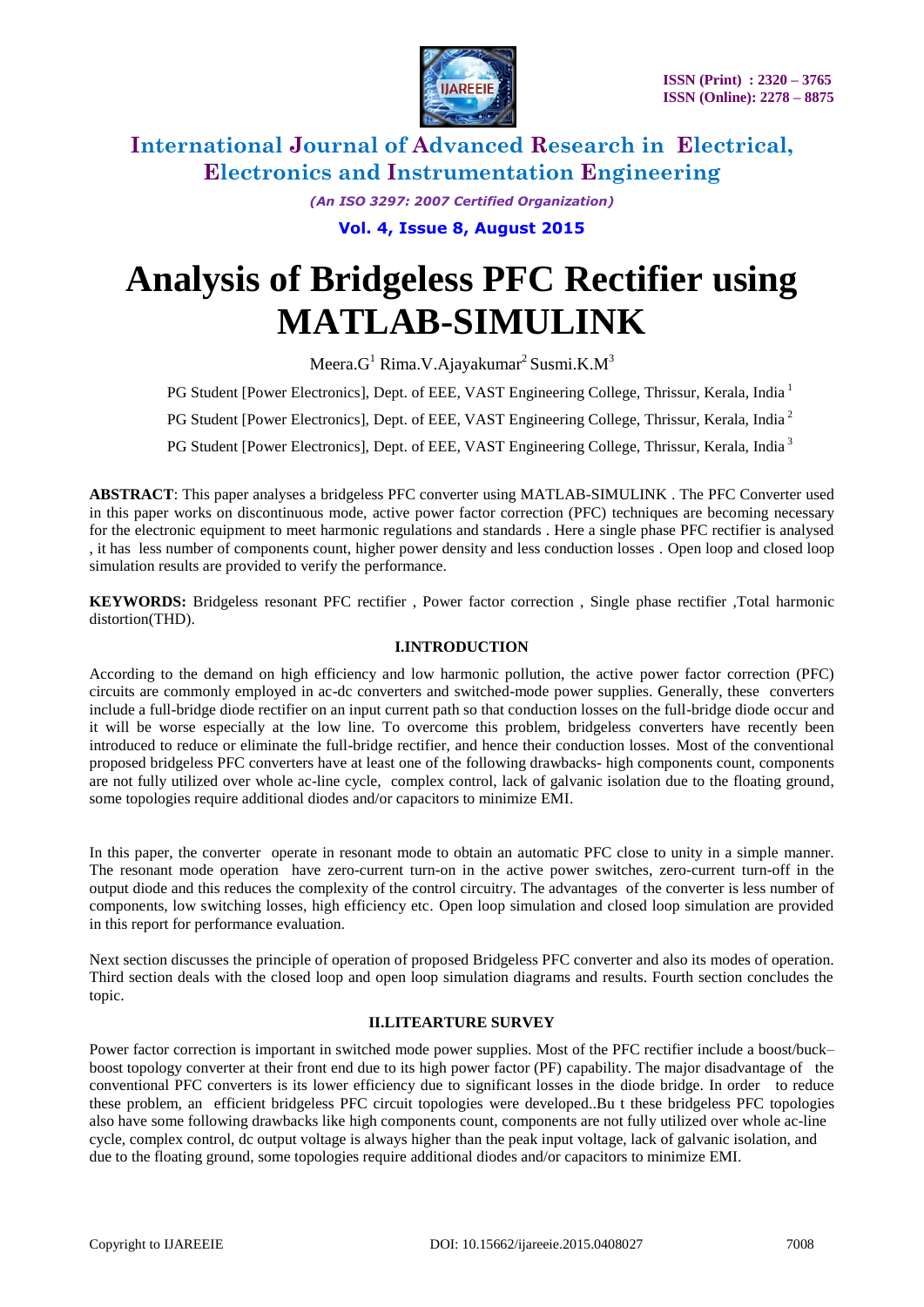

*(An ISO 3297: 2007 Certified Organization)*

### **Vol. 4, Issue 8, August 2015**

In order to overcome most of these problems, bridgeless SEPIC PFC topology with reduced component count has been introduced in [5]. But this topology is still suffers from having at least two semiconductors in the current conduction path during each switching cycle. A novel single-phase soft-switched rectifier and minimal component count is presented in [4] , it is a zero current switch topology. This topology has reduced-component count, however, the load is floating with respect to the input. Compared with existing single-phase bridgeless topologies , the proposed topology has low component count, a single control signal, and non floating output.

#### **III. PRINCIPLE OF OPERATION**

A new bridgeless resonant pseudo boost PFC converter is shown in Fig. 1, it mainly consists of two power switches Q1 and Q2,these can be driven by the same control signal, which significantly simplifies the control circuitry. It has high-frequency input filter and it is inserted to filter the pulsating high frequency resonant inductor ripple  $L_1$ current.This converter contains a resonant capacitor  $C_1$  and a high value capacitor Co across the load in order to maintain a constant output voltage. The proposed converters of Fig.1 are designed to operate in discontinuousconduction mode (DCM) during the switch turn-on interval and in resonant mode during the switch turnoff intervals.

Mainly there are four modes of operation. Charging and discharging of the magnetizing inductance is described in these modes. due to the symmetry of the circuit, it is sufficient to analyze the circuit during the positive half-period of the ac-input voltage.



Fig. 1 Converter Circuit

#### 1.1. Mode 1

Fig.2 shows the equivalent circuit for mode 1.

- $\bullet$  Switch  $O_1$  is turned ON
- The body Diode of  $Q_2$  is forward biased by the inductor current  $i_{L1}$
- Diode  $D_1$  is reverse biased by the voltage across  $C_1$
- $D_2$  is reverse biased by the voltages  $V_{C1} + V_0$
- Voltage across capacitor  $C_1$  remains constant at voltage Vx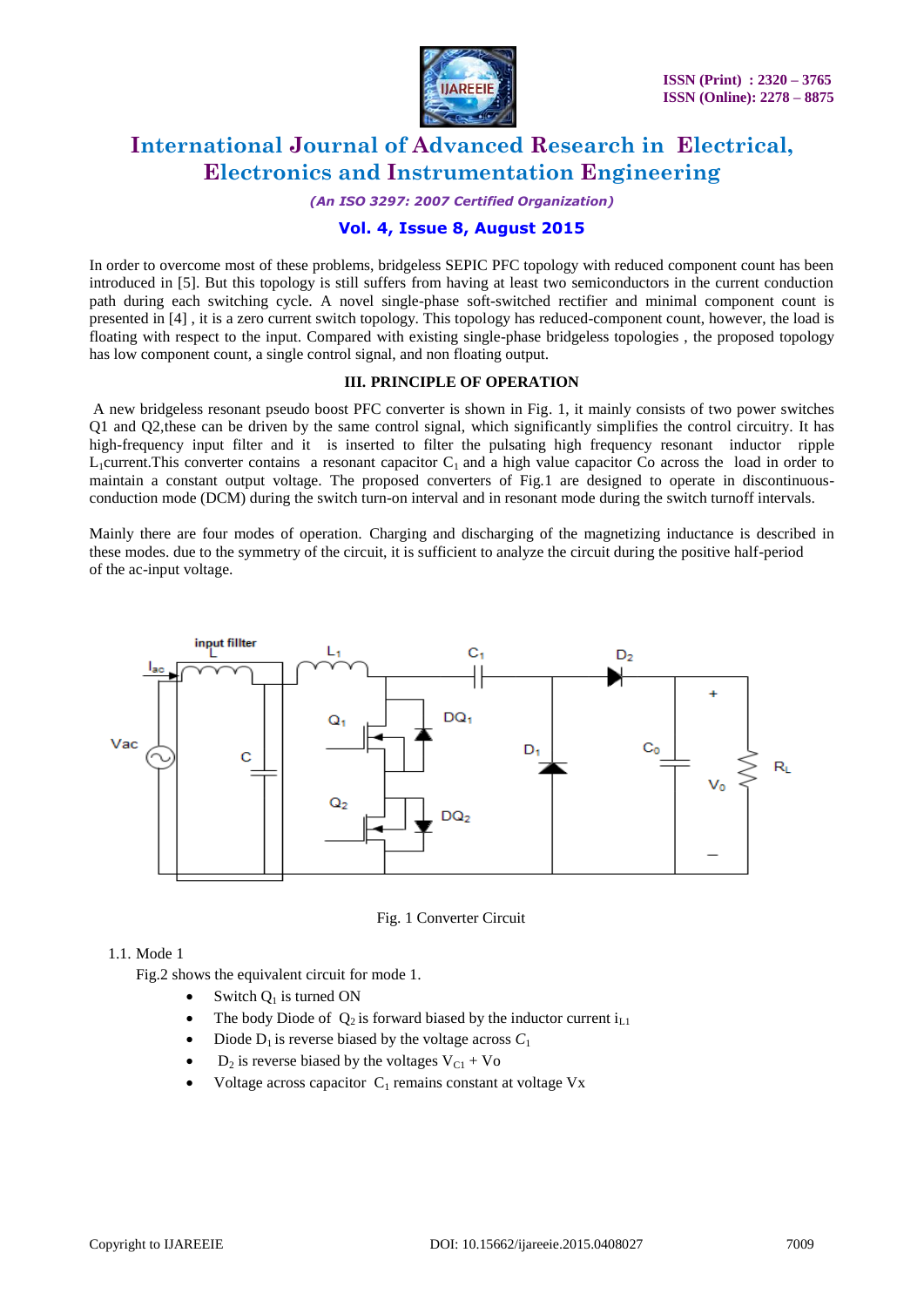

*(An ISO 3297: 2007 Certified Organization)*

### **Vol. 4, Issue 8, August 2015**



Fig. 2 Equivalent circuit of mode 1

#### 1.2. Mode 2

Fig.3 shows the equivalent circuit diagram for mode 2.

- Switch Q1 is turned OFF
- Diode  $D_2$  is turned ON simultaneously providing a path for the inductor currents  $i_{L1}$
- Diode  $D_1$  remains reverse biased during this interval.
- $L_1$  and  $C_1$ are excited by the input voltage Vac through diode  $D_2$



#### Fig. 3 Equivalent circuit of mode 2

#### 1.3. Mode 3

Fig.4 shows the equivalent circuit diagram for mode 3

- $\bullet$  Diode  $D_1$  is forward biased to provide a path during the negative cycle of the resonating inductor current  $i_{L1}$
- This stage ends when the inductor current reaches zero
- $\bullet$  During this stage diode  $D_1$  is switched ON and OFF under zero current conditions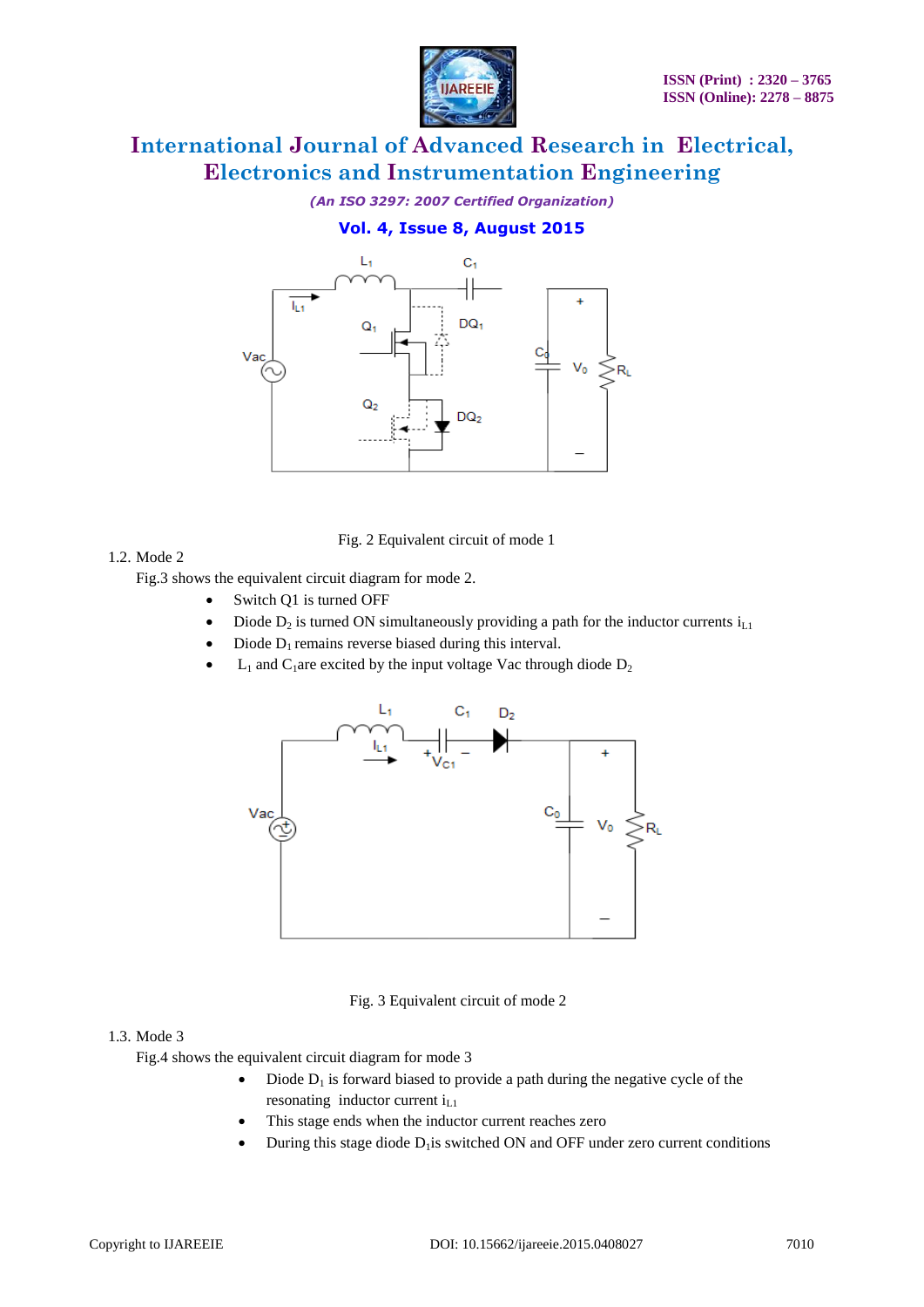

*(An ISO 3297: 2007 Certified Organization)* **Vol. 4, Issue 8, August 2015**



Fig. 4 Equivalent circuit of mode 3

#### 1.4. Mode 4

Fig.5 shows the equivalent circuit diagram for mode 4

- During this stage all switches are in their off-state
- The inductor current is zero and the capacitor voltage remains constant ( $V_{C1} = V_x$ )



Fig. 5 Equivalent circuit of mode 4

#### **IV. SIMULATION**

Fig.6 shows the open loop simulation diagram of the converter. Switching pulses for the two switches are given from same pulse generator. The switching frequency is appropriately chosen in order to switch on  $Q_1$  during positive half cycle and  $Q_2$  during negative half cycle, and the parameters are chosen accordingly to obtain discontinuous mode. A large value capacitor is chosen in order to maintain a constant output voltage.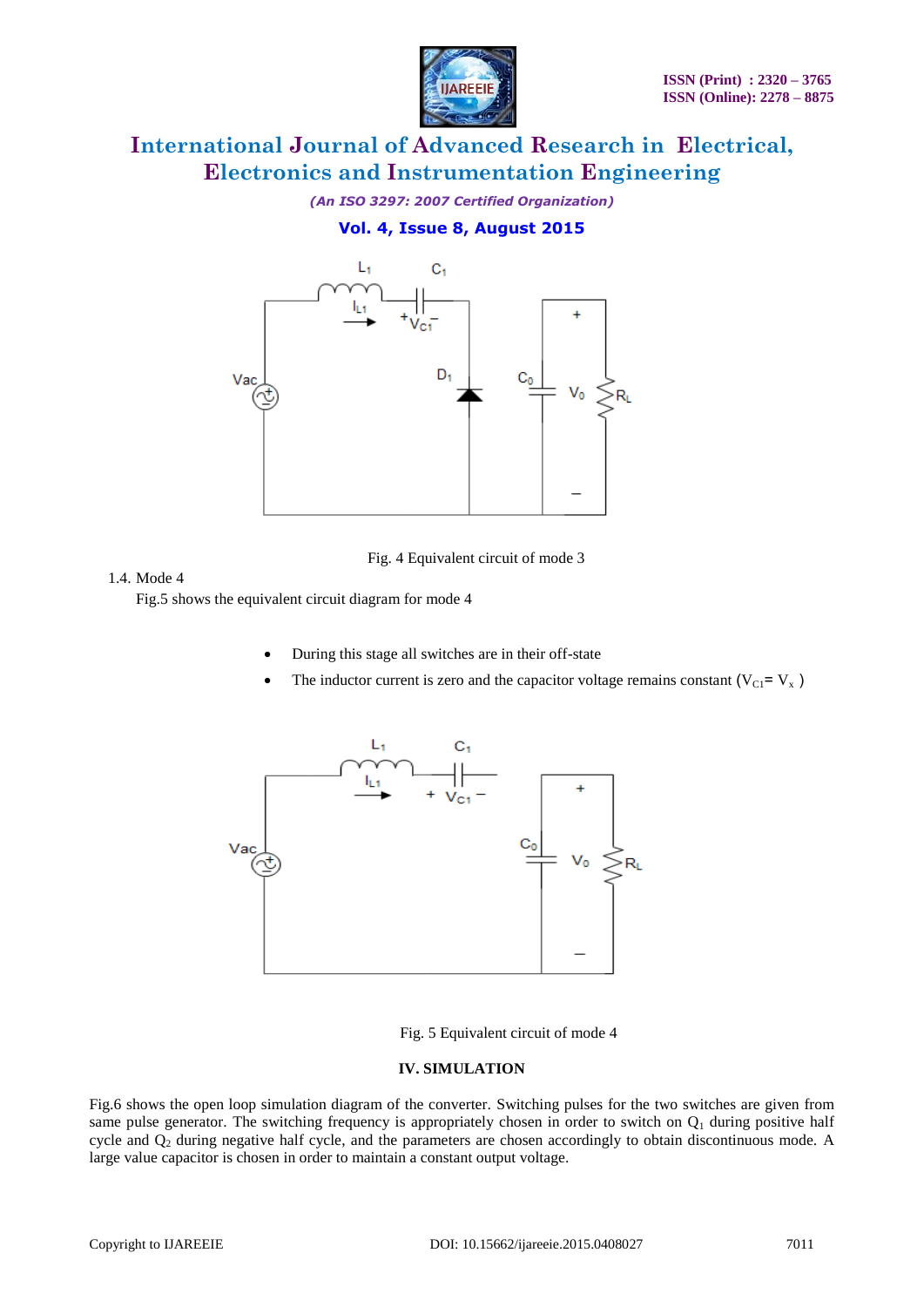

*(An ISO 3297: 2007 Certified Organization)*

### **Vol. 4, Issue 8, August 2015**

- 3.1. Simulation Parameters
	- fs  $= 50kHz$
	- $f = 50$ Hz
	- $V_{AC} = 85 V$ rms
	- $L = 1mH$
	- $C = 1 \mu F$
	- $L1 = 100\mu H$
	- $Co = 470 \mu F$
	- $Ro = 500\Omega$
	- $\mathrm{Vo} = 240\mathrm{V}$



#### Fig. 6 Simulation diagram for open loop control



Fig. 7 Output waveform

Fig.7 shows the output voltage waveform. For an open loop system output voltage is at 240V across the load for 85Vrms input.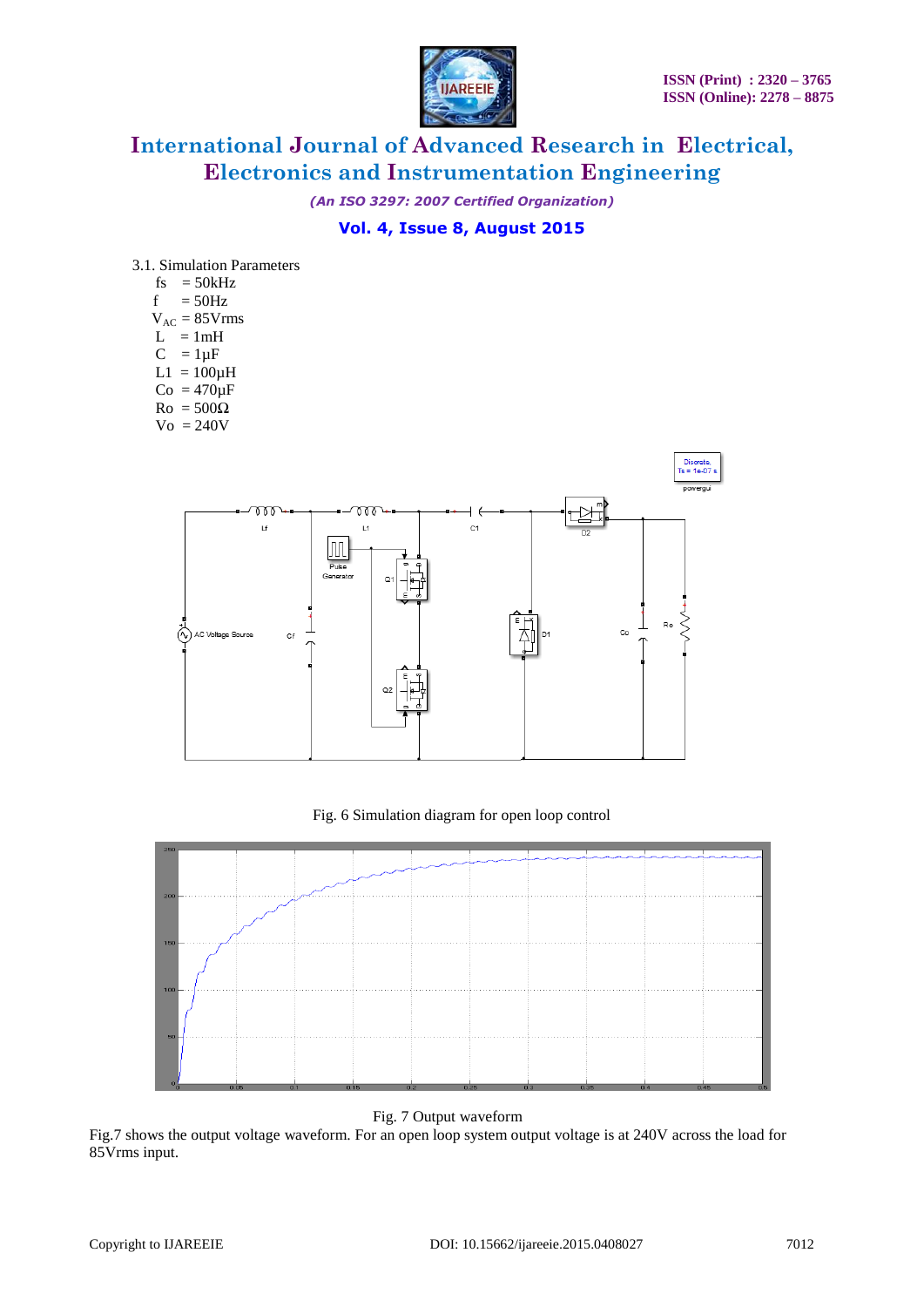

*(An ISO 3297: 2007 Certified Organization)*

**Vol. 4, Issue 8, August 2015**



Fig. 8 the resonant inductor current  $i_{L1}$  and resonant capacitor voltage  $V_{c1}$ 

Fig.8 shows the resonant inductor current i<sub>L1</sub> and resonant capacitor voltage  $V_{c1}$ . During switch on time (Q<sub>1</sub>) the inductor current through  $L_1$  increases linearly with the input voltage, while the voltage across the capacitor  $C_1$  remains constant.



Fig. 9 current and voltage waveform of switch  $Q_1$ 

Fig.9 shows the current and voltage waveform of switch  $Q_1$ . From Fig.9, we can see that zero voltage is attained at the turn-on and turn-off of the switching devices by using this resonant circuit without using more resonating elements.



Fig. 10 current and voltage waveforms of Diode  $D_1$ 

Fig.10 shows the current and voltage waveforms of diode  $D_1$ . It is evident from the figure that diode  $D_1$  is turned off under zero current conditions.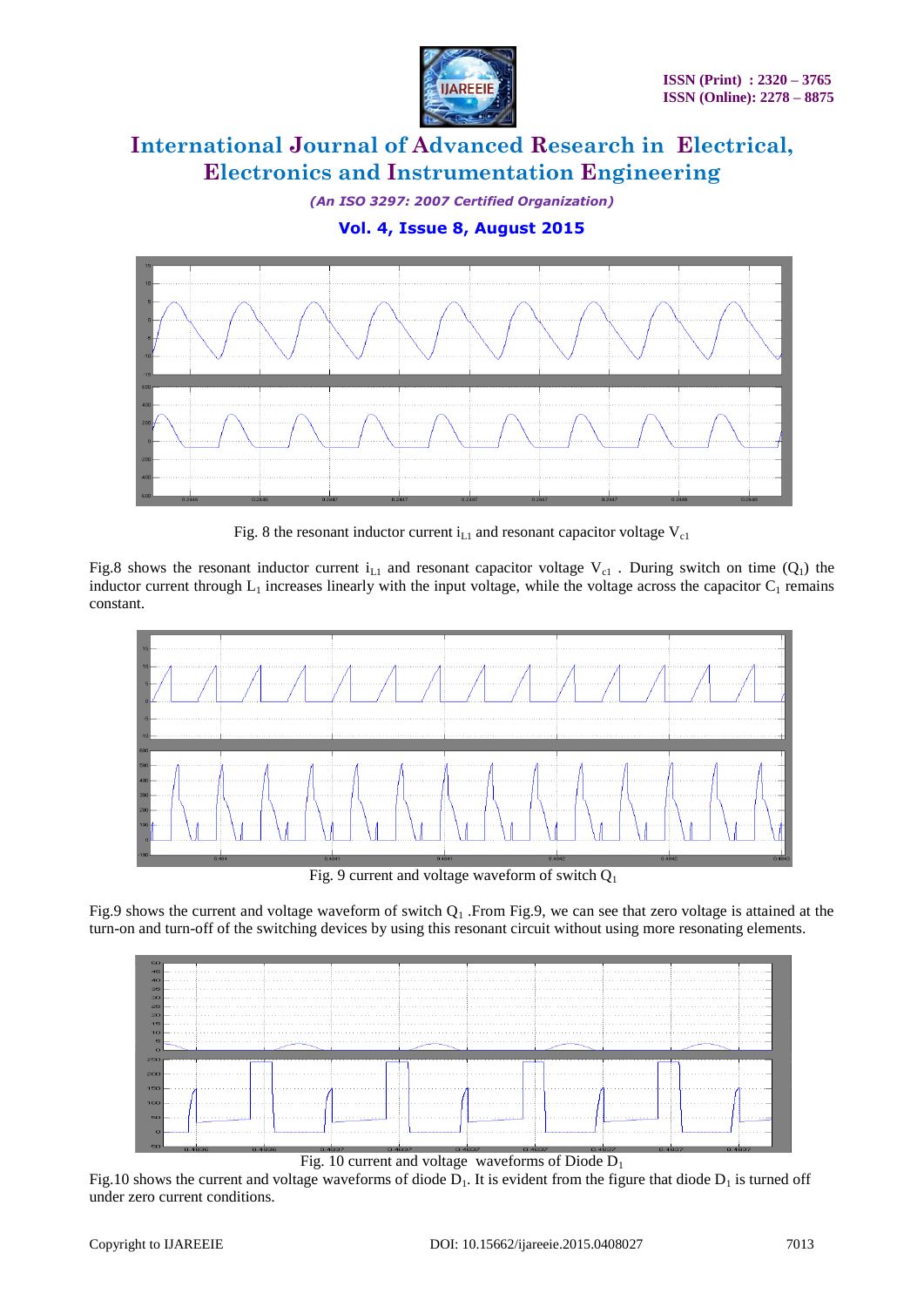

*(An ISO 3297: 2007 Certified Organization)*

### **Vol. 4, Issue 8, August 2015**



Fig.11 shows the current and voltage waveforms of diode  $D_2$ . It is evident from the figure that diode  $D_2$  is turned off under zero current conditions.



Fig.12 source voltage and current waveforms

Fig.12 shows the source voltage and current waveforms. It is clear from the figure that,input voltage and current are in phase. So that power factor is close to unity. From this simulation, obtained a PF value  $= 0.996$  and THD= 0.18



Fig. 13 Simulation diagram for closed loop control